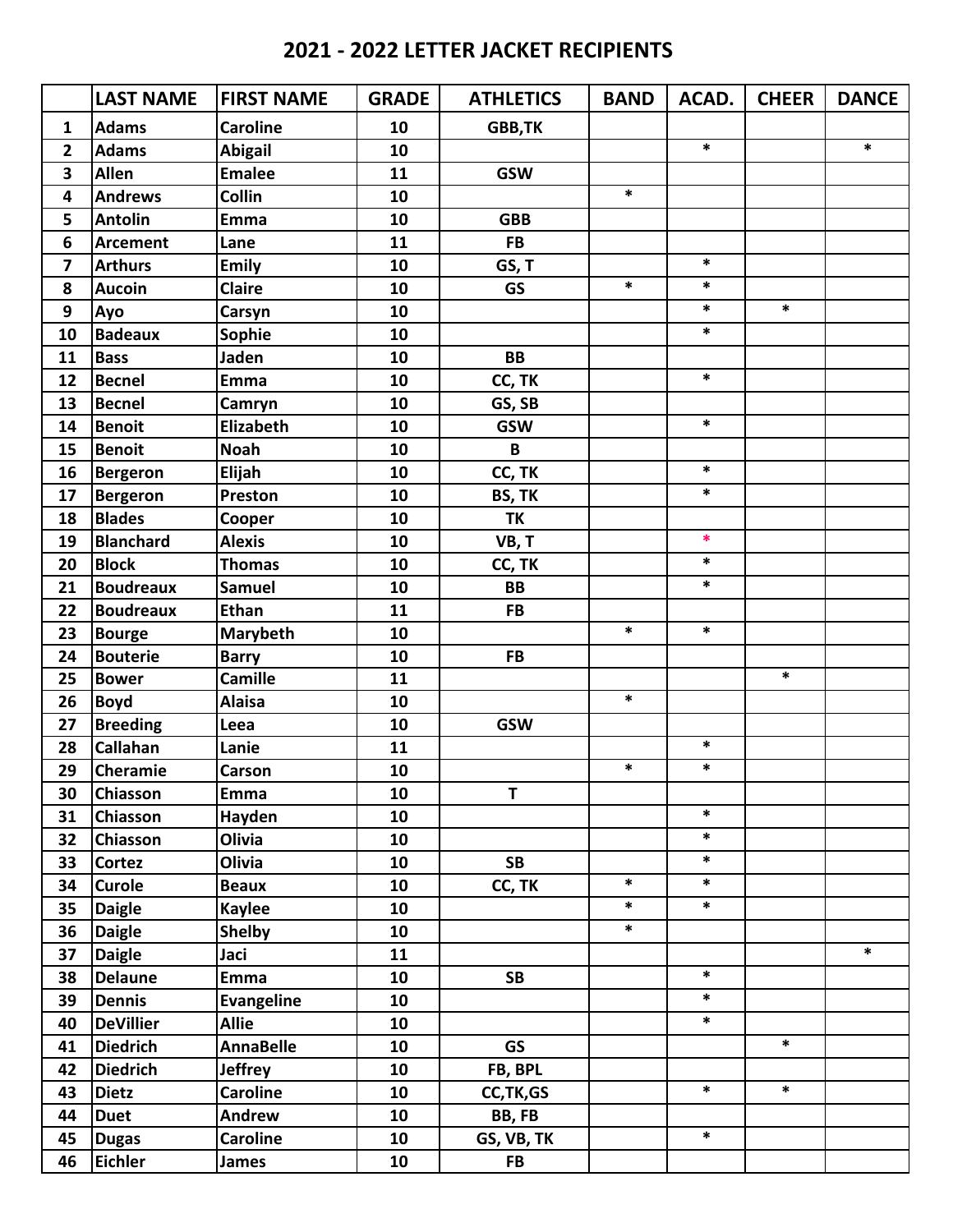| 47 | <b>Escher</b>      | <b>Matthew</b>   | 10 | FB, B              |        |        |        |        |
|----|--------------------|------------------|----|--------------------|--------|--------|--------|--------|
| 48 | <b>Folse</b>       | <b>Caroline</b>  | 10 |                    |        |        | $\ast$ |        |
| 49 | Fonseca            | <b>Claire</b>    | 11 |                    |        |        |        | $\ast$ |
| 50 | Foret              | <b>Sydney</b>    | 10 | <b>GSW</b>         |        | $\ast$ |        |        |
| 51 | <b>Gaudet</b>      | <b>Jack</b>      | 10 |                    | $\ast$ |        |        |        |
| 52 | <b>Granier</b>     | <b>Dash</b>      | 10 |                    |        | $\ast$ |        |        |
| 53 | <b>Gravois</b>     | Lauren           | 10 |                    | $\ast$ |        |        |        |
| 54 | <b>Gravois</b>     | Eli              | 10 |                    |        | $\ast$ |        |        |
| 55 | <b>Grazier</b>     | <b>Timothy</b>   | 10 | FB, BG             |        |        |        |        |
| 56 | <b>Greco</b>       | Kate             | 10 |                    |        | $\ast$ |        |        |
| 57 | <b>Guidry</b>      | <b>Dominick</b>  | 12 | <b>FB</b>          |        |        |        |        |
| 58 | <b>Guillot</b>     | Grant            | 10 | <b>BS</b>          |        |        |        |        |
| 59 | <b>Hebert</b>      | <b>Elizabeth</b> | 10 | <b>TK</b>          |        | $\ast$ | $\ast$ |        |
| 60 | <b>Hebert</b>      | Emma             | 10 | TK, GG             |        |        | $\ast$ |        |
| 61 | <b>Henry</b>       | <b>Madison</b>   | 10 | TK                 |        | $\ast$ |        |        |
| 62 | <b>Hildenbrand</b> | <b>Alex</b>      | 10 | $\mathbf T$        |        |        |        |        |
| 63 | <b>Hodges</b>      | Cassidy          | 10 |                    | $\ast$ |        |        |        |
| 64 | <b>Hrinevich</b>   | Joseph           | 11 | <b>BG</b>          |        |        |        |        |
| 65 | <b>Husbands</b>    | <b>Thomas</b>    | 10 | <b>BSW</b>         |        |        |        |        |
| 66 | Jefferson          | Heaven           | 10 | <b>TK</b>          |        |        |        |        |
| 67 | <b>Kearns</b>      | <b>Matthew</b>   | 10 | <b>FB</b>          |        | $\ast$ |        |        |
| 68 | <b>Kirkland</b>    | Landon           | 10 | CC, TK             |        |        |        |        |
| 69 | Klingman           | Owen             | 10 | <b>BSW, TK</b>     |        |        |        |        |
| 70 | <b>Konur</b>       | John (Jack)      | 10 | $\mathbf T$        |        | $\ast$ |        |        |
| 71 | <b>Kortright</b>   | Joshua           | 10 | FB, TK             |        | $\ast$ |        |        |
| 72 | Lafaso             | Joachim          | 10 | CC, TK             |        |        |        |        |
| 73 | Lafont             | Paxton           | 10 | <b>FB</b>          |        |        |        |        |
| 74 | Lagarde            | Grant            | 10 | cc                 |        | $\ast$ |        |        |
| 75 | Landry             | <b>Parker</b>    | 10 | <b>FB</b>          |        |        |        |        |
| 76 | Landry             | <b>Ellie</b>     | 10 | VB, SB             |        | $\ast$ |        |        |
| 77 | Landry             | Grace            | 10 |                    |        |        |        |        |
| 78 | <b>LaRose</b>      | Clara            | 10 |                    | $\ast$ | $\ast$ |        |        |
| 79 | <b>LeBlanc</b>     | <b>Sarah</b>     | 10 |                    |        | $\ast$ |        |        |
| 80 | Lee                | Jacob            | 10 | $\mathbf{B}$       |        |        |        |        |
| 81 | LeJeune            | Evan             | 10 | <b>FB</b>          |        |        |        |        |
| 82 | Luft               | <b>Michaela</b>  | 10 |                    |        |        | $\ast$ |        |
| 83 | <b>Mahler</b>      | Landon           | 12 | <b>BPL</b>         |        |        |        |        |
| 84 | <b>Martin</b>      | Madalyn          | 10 | GBB, GSW           |        | $\ast$ |        |        |
| 85 | <b>Martinez</b>    | Paige            | 10 |                    | $\ast$ |        |        |        |
| 86 | <b>Massey</b>      | Bo               | 10 | <b>BB</b>          |        |        |        |        |
| 87 | <b>Matherne</b>    | <b>Aubree</b>    | 10 | CC, GS, GG         |        | $\ast$ |        |        |
| 88 | <b>Melancon</b>    | Jensen           | 10 | BG                 |        |        |        |        |
| 89 | Mena               | <b>Drake</b>     | 10 | B                  |        |        |        |        |
| 90 | <b>Morvant</b>     | Jake             | 10 | <b>CC, Bowling</b> |        | $\ast$ |        |        |
| 91 | <b>Morvant</b>     | Jorden           | 10 |                    | $\ast$ |        |        |        |
| 92 | <b>Myers</b>       | Avery            | 10 | <b>GSW</b>         |        |        |        |        |
| 93 | Newchurch          | Kate             | 10 | GS, VB             |        | $\ast$ |        |        |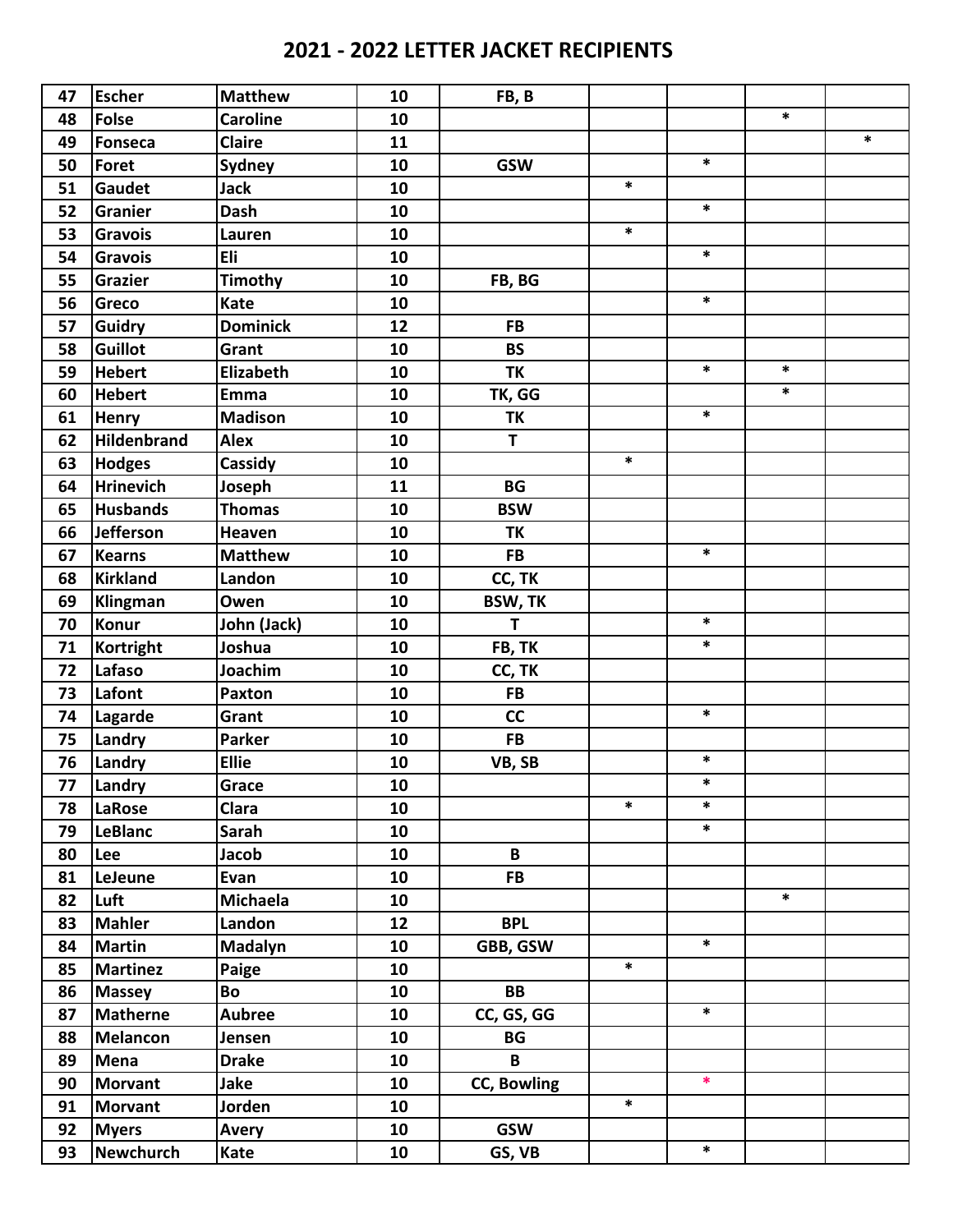| 94  | <b>Oncale</b>     | <b>Jacob</b>          | 10 | <b>FB</b>    |        |        |        |        |
|-----|-------------------|-----------------------|----|--------------|--------|--------|--------|--------|
| 95  | Oncale            | Jaxon                 | 10 |              | $\ast$ |        |        |        |
| 96  | Oriol             | <b>Kirsten</b>        | 10 |              |        | $\ast$ | $\ast$ |        |
| 97  | Panvelle          | <b>Adele</b>          | 11 |              |        |        | $\ast$ |        |
| 98  | Parro             | Ayden                 | 10 | cc           |        | $\ast$ |        |        |
| 99  | Patten            | <b>Emily</b>          | 10 | GSW, T       |        | $\ast$ |        |        |
| 100 | Patten            | Joy                   | 10 | GSW, T       |        | $\ast$ |        |        |
| 101 | Pitre             | Layla                 | 10 |              |        | $\ast$ |        |        |
| 102 | Poimboeuf         | Landon                | 10 | FB,TK        |        |        |        |        |
| 103 | Porche            | <b>Foster</b>         | 10 | <b>FB</b>    |        |        |        |        |
| 104 | Powell            | <b>Katherine</b>      | 10 | cc           |        | $\ast$ |        |        |
| 105 | Raffii            | Ella                  | 10 |              | $\ast$ | $\ast$ |        |        |
| 106 | Ratcliff          | <b>Brightyn</b>       | 10 | VB, TK       |        |        |        |        |
| 107 | <b>Richard</b>    | <b>Emma</b>           | 10 | <b>GBB</b>   |        |        |        |        |
| 108 | <b>Richard</b>    | Samantha              | 10 | GSW, GBB     |        | $\ast$ |        |        |
| 109 | <b>Richard</b>    | Amanda                | 10 |              | $\ast$ |        |        |        |
| 110 | Richard           | <b>Camille</b>        | 10 |              | $\ast$ | $\ast$ |        |        |
| 111 | <b>Rieth</b>      | <b>Beau</b>           | 10 |              | $\ast$ | $\ast$ |        |        |
| 112 | Robichaux         | <b>Michael</b>        | 10 | T            |        | $\ast$ |        |        |
| 113 | Rodrigue          | <b>Claire</b>         | 10 | cc           |        | $\ast$ |        |        |
| 114 | Rodrigue          | <b>Ellie</b>          | 10 | <b>SB</b>    |        | $\ast$ |        |        |
| 115 | Ryman             | Landen                | 10 | <b>TK</b>    |        |        |        |        |
| 116 | <b>Schorr</b>     | <b>Alyssa</b>         | 10 |              |        | $\ast$ |        |        |
| 117 | Shaw              | Julie                 | 10 |              | $\ast$ |        |        |        |
| 118 | <b>Simon</b>      | <b>Jackson</b>        | 10 | CC, TK       |        |        |        |        |
| 119 | Smith             | <b>Mary Kate</b>      | 10 | GSW, GBB     |        | $\ast$ |        |        |
| 120 | <b>Stagni</b>     | Cohen                 | 10 | <b>FB</b>    |        |        |        |        |
| 121 | Steinman          | <b>Mackenzie</b>      | 10 | <b>GPL</b>   | $\ast$ |        |        | $\ast$ |
| 122 | Sternfels         | <b>Jake</b>           | 10 | BB, FB       |        |        |        |        |
| 123 | Talbot            | <b>Clint</b>          | 10 | cc           | $\ast$ | $\ast$ |        |        |
|     | 124 Taylor        | Jackson               | 10 | BS, FB       |        | $\ast$ |        |        |
| 125 | Templet           | Gracie                | 10 |              |        | $\ast$ |        |        |
|     | 126 Tenney        | <b>Michael</b>        | 10 | <b>FB</b>    |        | $\ast$ |        |        |
|     | 127 Thibodaux     | <b>Taylor</b>         | 10 | <b>FB</b>    |        |        |        |        |
|     | 128 Thibodaux     | <b>Cassie</b>         | 10 | <b>SB</b>    |        |        |        |        |
| 129 | Thibodaux         | <b>Bree</b>           | 10 | <b>VB</b>    |        | $\ast$ |        |        |
|     | 130 Thibodeaux    | <b>Ty</b>             | 10 | BS, FB       |        |        |        |        |
| 131 | <b>Toups</b>      | Paul                  | 10 | <b>TK</b>    |        | $\ast$ |        |        |
| 132 | Tran              | Nhi                   | 10 |              |        | $\ast$ |        |        |
| 133 | <b>Trosclair</b>  | Max                   | 10 | TΚ           |        | $\ast$ |        |        |
| 134 | <b>Verret</b>     | Carson                | 10 | $\mathbf{T}$ |        |        |        |        |
| 135 | <b>Waguespack</b> | <b>William (Marc)</b> | 10 | CC, T        |        | $\ast$ |        |        |
|     | 136 Weimer        | Christopher           | 10 | B            |        |        |        |        |
| 137 | <b>Wiley</b>      | Reece                 | 10 | <b>BB</b>    |        | $\ast$ |        |        |
| 138 | <b>Wiley</b>      | Evan                  | 11 | <b>BS</b>    |        |        |        |        |
| 139 | Zeringue          | Paul                  | 10 | BB           |        | $\ast$ |        |        |
| 140 |                   |                       |    |              |        |        |        |        |